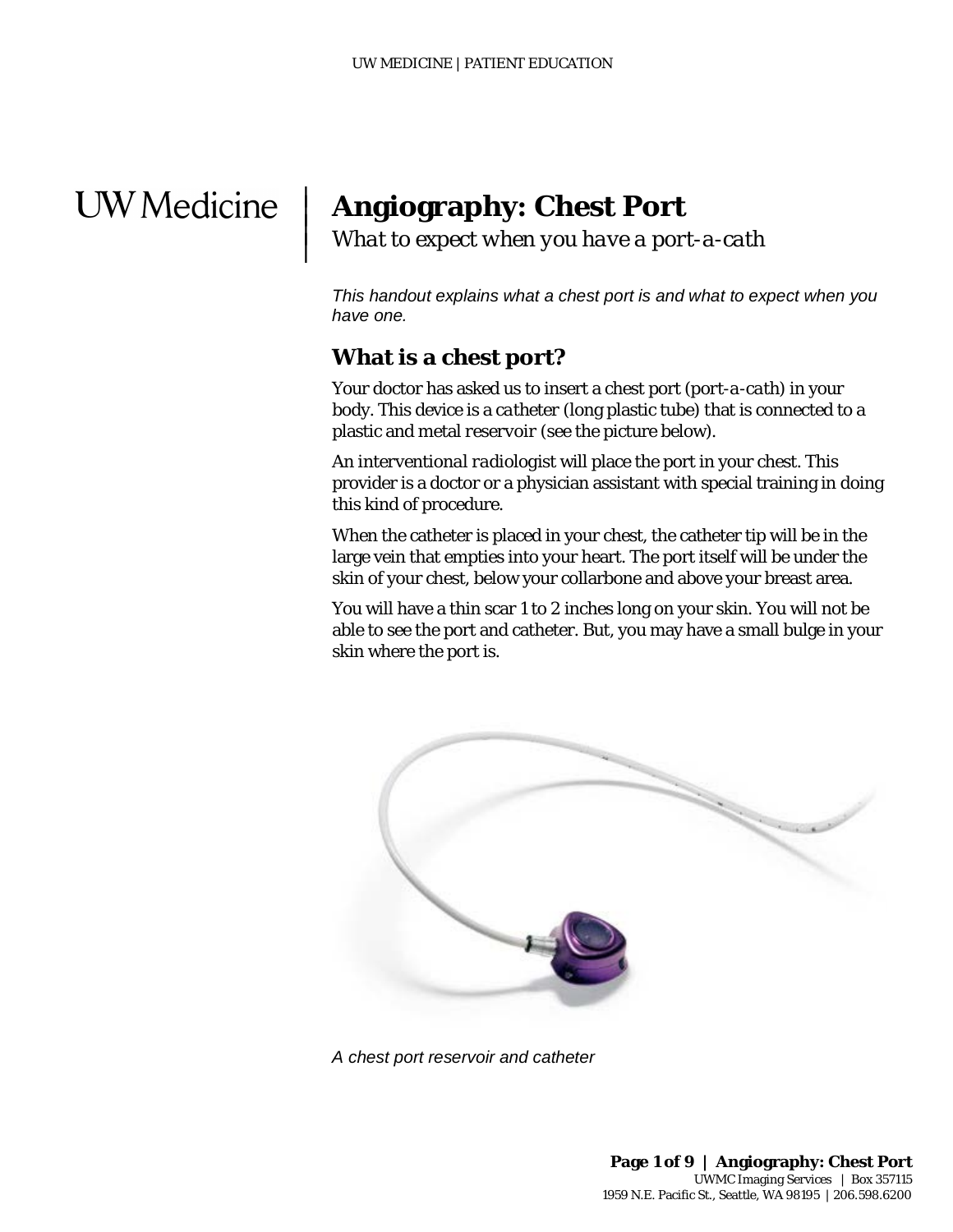

#### **Why do I need a chest port?**

Ports are very useful for giving medicines directly into a vein over a long period. They are better than an *intravenous* (IV) line because:

- A port can stay in place for months or even years, if needed.
- Certain drugs cannot be given through a standard IV, but they can be given through a port.
- Ports have a lower risk of infection over time than IVs, or other devices that stick out through the skin.
- You will not need needle sticks to get blood samples or to access your blood for treatments. These things can be done through the port.

It will take about 10 to 14 days for you to heal after the port is placed. But, after that time, having the port will not restrict your activities at all.

#### **How are ports used?**

Ports are accessed by using a special needle through the skin that covers the port reservoir (see the drawing on page 3). The port lets your care team:

- Give you drugs, such as antibiotics or chemotherapy, or blood products
- Remove blood samples for testing in the lab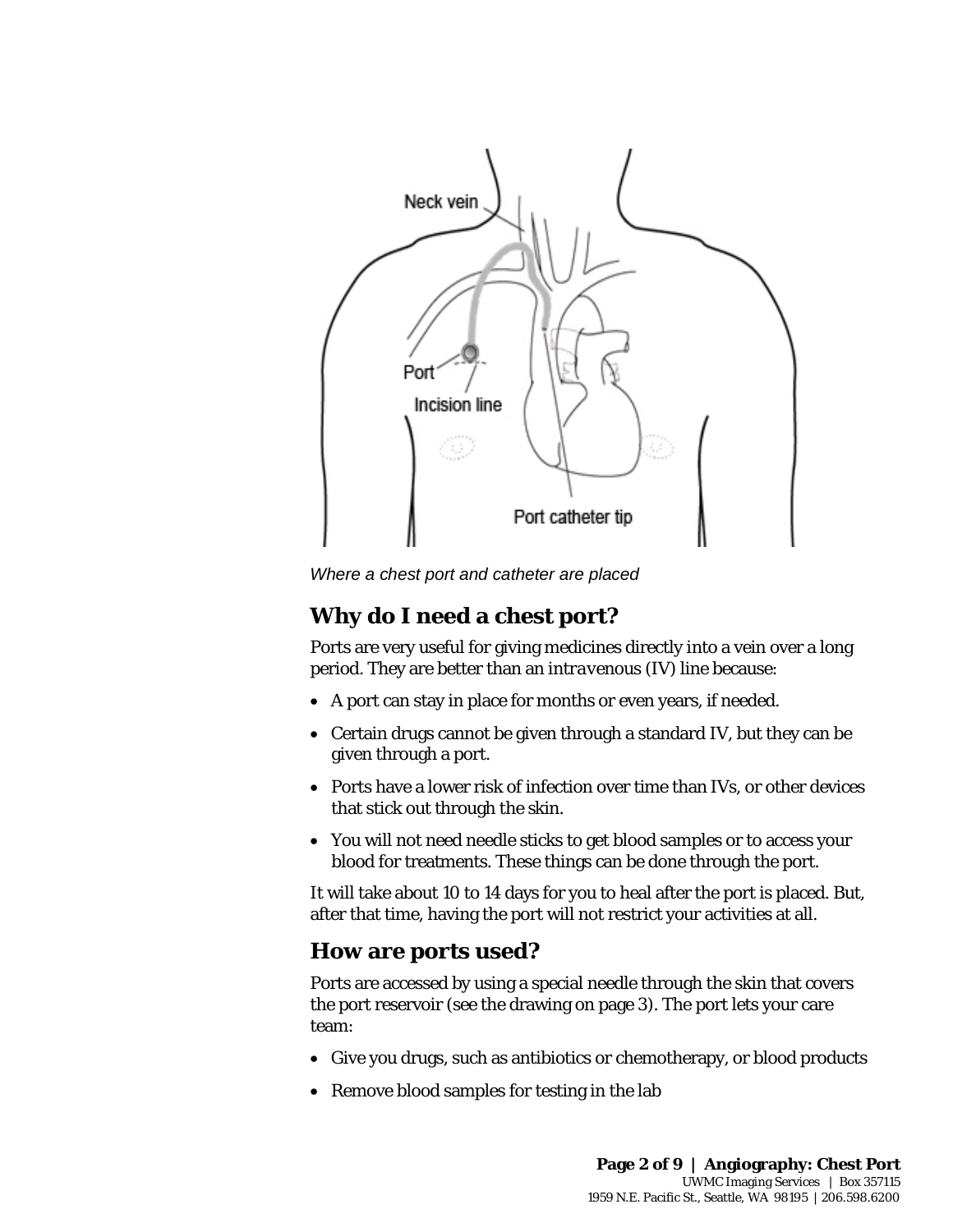

#### **Are there any risks from getting a port?**

How the needle gets to the port through your skin<br> **Are there any risks from getting a port?**<br>
As with all medical procedures, there are some risks. The most common<br>
problems after placing a port are:<br>
• **Bleeding:** Bleedi As with all medical procedures, there are some risks. The most common problems after placing a port are:

- **Bleeding:** Bleeding is usually minor and does not last long.
- **Infection right after the port is placed:** There is a small risk of infection right after the port is placed.
- **Infection more than 1 week after the port is placed:** This infection is more common. It is **not** related to the port placement procedure.
- **The port may not work correctly.**

There are other less common risks. Your doctor will talk with you about these risks before your procedure. Please make sure to ask any questions you have, so that you know what to expect.

#### **Will I be able to do my usual activities?**

For about 1 week after your port is placed:

 $\bot$  , and the state of the state of the state of the state of the state of the state of the state of the state of the state of the state of the state of the state of the state of the state of the state of the state of th

- Avoid strenuous activities that put pressure on or stretch your neck and chest areas.
- Do **not** get the area wet (see "When You Get Home" on pages 7 and 8).

After 1 week, you may resume all of your usual activities.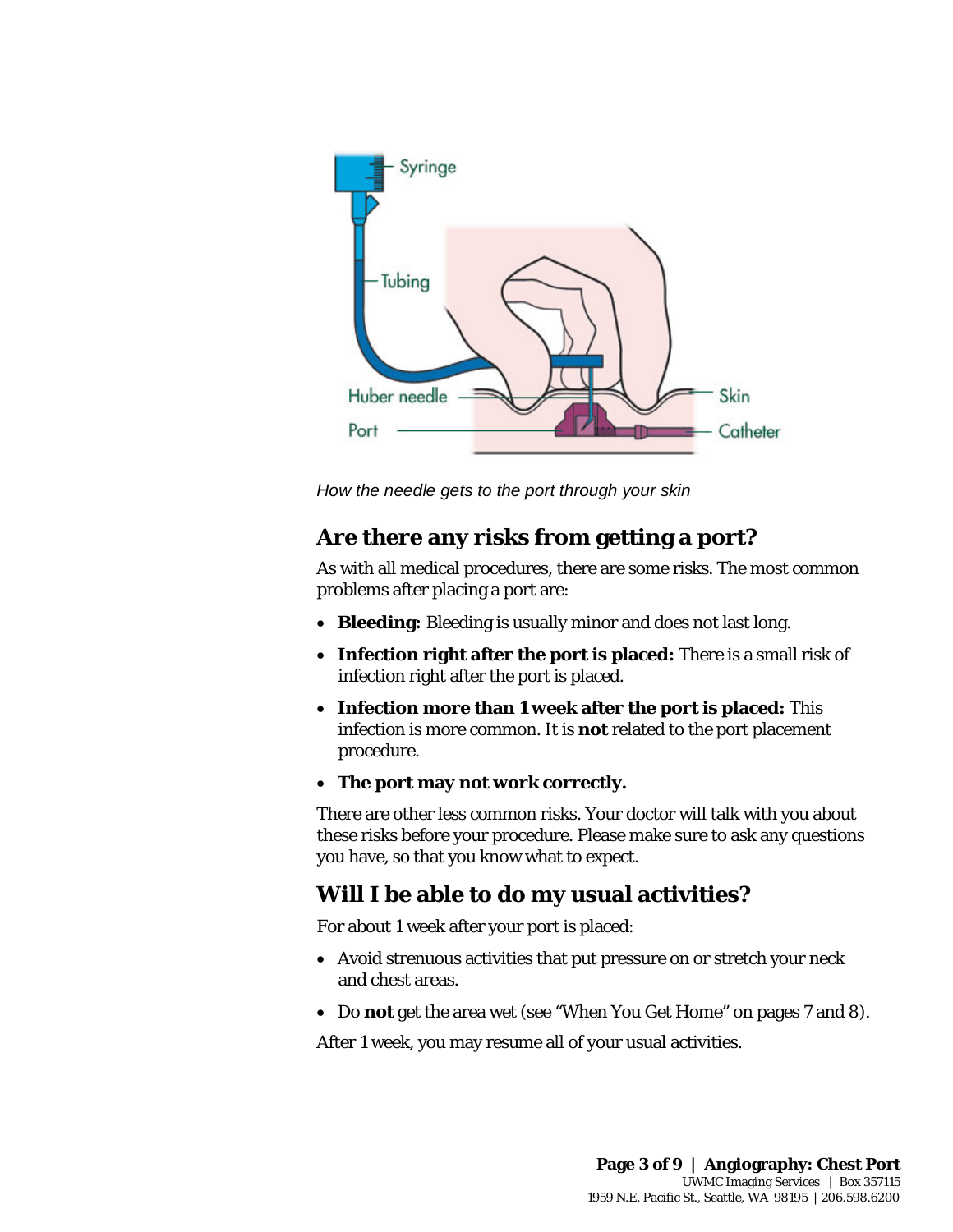#### **Can the port be removed?**

Yes. We will remove the port:

- When you no longer need it.
- If the catheter does not work right, cannot be fixed easily, and needs to be replaced. This happens very rarely.
- If you get a serious infection at the port site, catheter site, or in your bloodstream.

#### **Before Your Procedure**

- **Blood tests.** You most likely will need to have some blood tests done within 30 days of your procedure. Sometimes, we do this when you arrive for your appointment. We will let you know if we need a blood sample before that day.
- Trive for your appointment. We will let you know if we need a blood<br>sample before that day.<br>
 **Arrival time.** If you are an *outpatient* (not staying in the hospital), a<br>
Radiology nurse will call you the afternoon before • **Arrival time.** If you are an *outpatient* (not staying in the hospital), a Radiology nurse will call you the afternoon before your procedure. If your procedure is on a Monday, the nurse will call you the Friday before. The nurse will:
	- Tell you when to arrive at the hospital
	- Give you reminders about what to do on the morning of your procedure
	- Answer any questions you have
	- **Interpreter services.** If you do not understand English well enough to understand these instructions or the details of the procedure, tell us right away. We will arrange for a hospital interpreter to help you. **A family member or friend may not interpret for you.**
	- **Blood-thinning medicines.** If you take any blood thinners such as Coumadin, Lovenox, or Plavix, you may need to stop taking the medicine from 24 hours up to 10 days before the procedure, depending on which medicine you are taking. The Radiology nurse will give you instructions if you have not already received them

**IMPORTANT:** If you have ever had a heart stent, a prosthetic heart valve, a pulmonary embolism, or have atrial fibrillation with a history of a stroke, please contact the provider who prescribed your bloodthinning medicine. Tell this provider that you are having a chest port placed. Your provider may need to change or stop your blood-thinning medicine.

• **Changes to diabetes medicines.** If you have diabetes and take insulin or metformin (Glucophage), we will give you instructions about holding or adjusting your dose for the day your port is placed.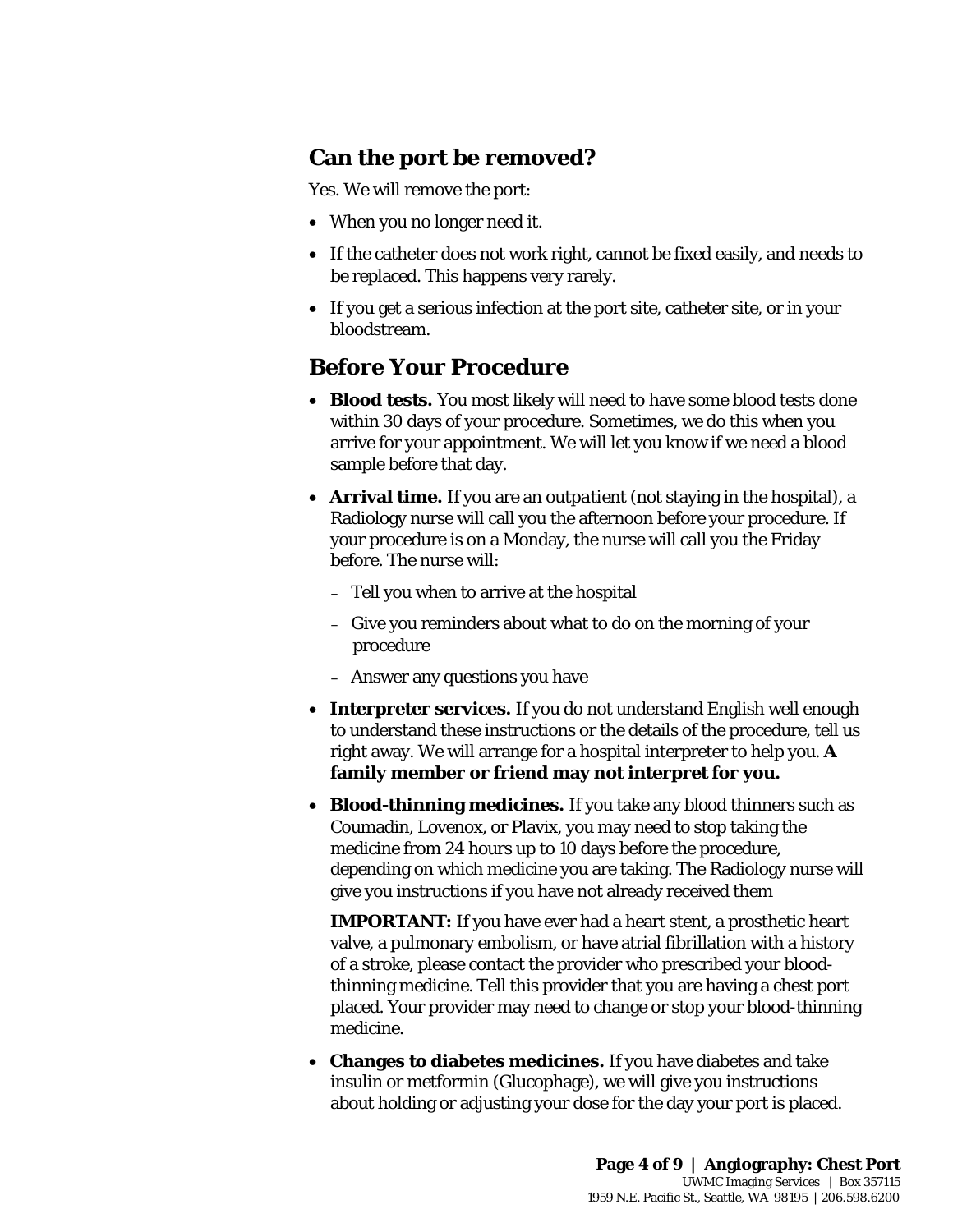# **Sedation**

When the port is placed, you may receive *sedative* (medicine to help you relax) through your IV. You will stay awake, but feel sleepy. This is called *conscious sedation*. You will be sleepy for a while after the procedure.

Conscious sedation may not a safe option for you if you have certain health conditions. Tell us **right away** if you:

- Have needed *anesthesia* (medicine to make you sleep) for basic procedures in the past
- Have *sleep apnea* or chronic breathing problems (you might use a CPAP or BiPAP device while sleeping)
- Use high doses of narcotic painkiller
- Have severe heart, lung, or kidney disease
- Cannot lie flat for at least 1 hour because of back or breathing problems
- Find it hard to lie still during medical procedures
- Weigh more than 300 pounds (136 kilograms)

• Cannot lie flat for at least 1 hour because of back or breathing<br>problems<br>• Find it hard to lie still during medical procedures<br>• Weigh more than 300 pounds (136 kilograms)<br>If you have any of the above conditions, talk w If you have any of the above conditions, talk with the providers in Radiology about the type of sedation that will be used for your procedure. You may receive:

- Only a local *anesthetic* (numbing medicine), such as lidocaine
- A local anesthetic and a single pain or anxiety medicine (this is called minimal sedation)
- *General anesthesia* (medicine to make you sleep), given by an *anesthesiologist*

#### **Day Before Your Procedure**

 $\bot$  , and the state of the state of the state of the state of the state of the state of the state of the state of the state of the state of the state of the state of the state of the state of the state of the state of th

- The day before your procedure, you may eat as usual.
- Make plans for a responsible adult to take you home after your procedure and stay with you the rest of the day. **You may NOT drive yourself home or take a bus, taxi, or shuttle by yourself.**

#### **Procedure Day**

#### **At Home**

- Take your usual medicines on the day of the procedure, unless the doctor or a nurse tells you to hold them.
- Starting **6 hours** before your procedure, **stop eating solid foods.** You may only have *clear liquids* (liquids you can see through), such as water, broth, cranberry juice, or weak tea.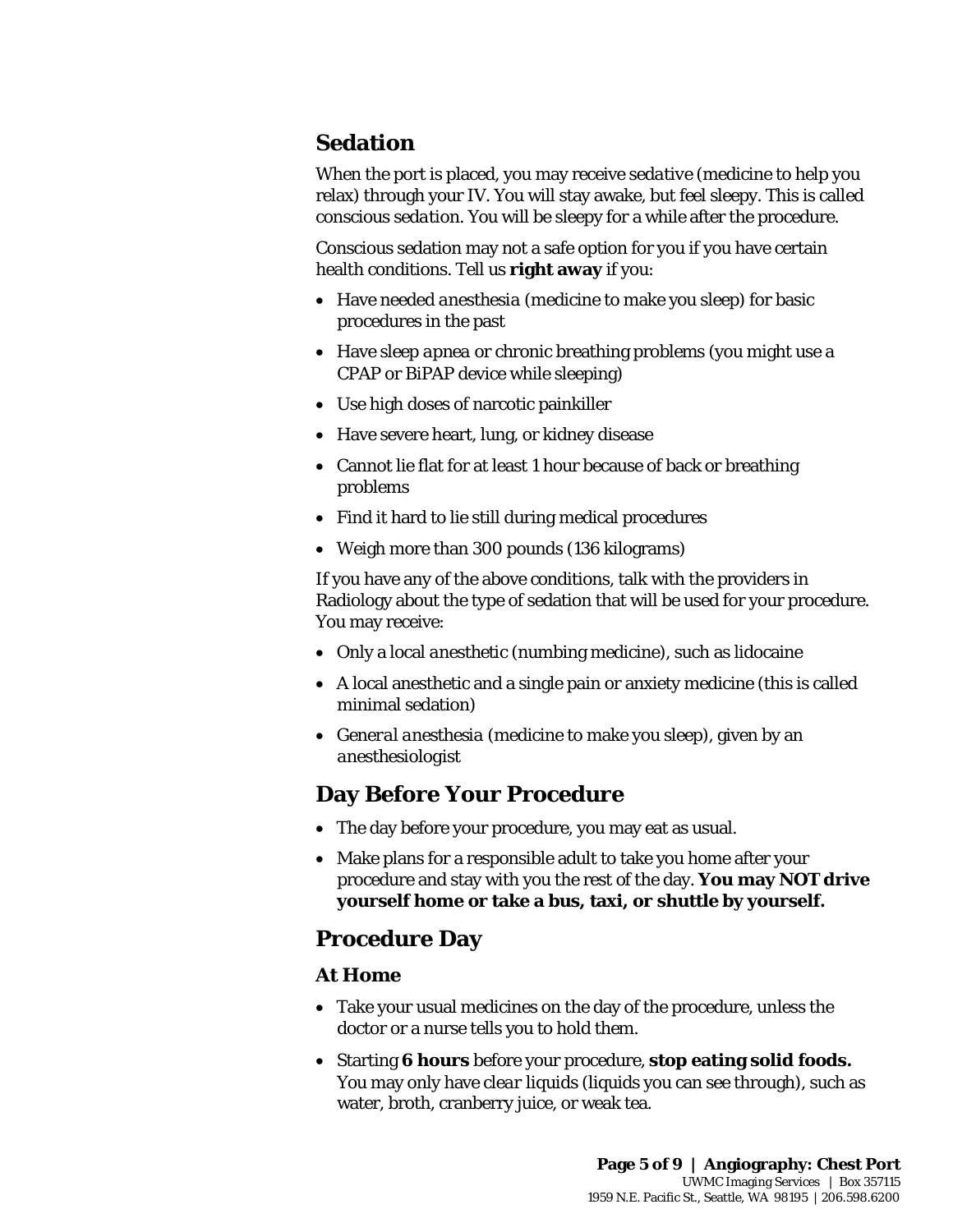- Starting **2 hours** before your procedure, take **nothing** by mouth.
	- If you must take medicines, take them with **only** a sip of water.
	- Do **not** take vitamins or other supplements. They can upset an empty stomach.
- Bring with you a list of all the medicines you take.
- Plan to spend most of the day in the hospital. If there is a delay in getting your procedure started, it is usually because we need to treat other people with unexpected and urgent problems. Thank you for your patience if this occurs.

#### **At the Hospital**

- Check in at Admitting on the 3rd floor (main level) of the hospital. Admitting is just off the lobby, to the right and behind the Information Desk.
- Admitting is just off the lobby, to the right and behind the Information<br>Desk.<br>• You may have also been given instructions to go to **Outpatient lab**<br>for a blood draw. The outpatient lab is behind the Cascade elevators,<br>nex • You may have also been given instructions to go to **Outpatient lab** for a blood draw. The outpatient lab is behind the Cascade elevators, next to Outpatient pharmacy. You can go to the lab either before or after you check in at Admitting.
	- After checking in and having your blood drawn, take the Pacific elevators to the 2nd floor. Check in at the Radiology reception desk.
	- A staff member will:
		- Take you to a pre-procedure area
		- Give you a hospital gown to put on
		- Give you a bag for your belongings
	- While you are in the pre-procedure area:
		- Your family or a friend can be with you.
		- A nurse will ask you some health questions, take your vital signs (such as heart rate), place an *intravenous* (IV) tube in your arm, and go over what to expect.
		- A radiologist or physician assistant will talk with you about the procedure. They will ask you to sign a consent form, if you have not already done so.
		- You will be able to ask any questions you have.
		- You may want to use the bathroom at this time.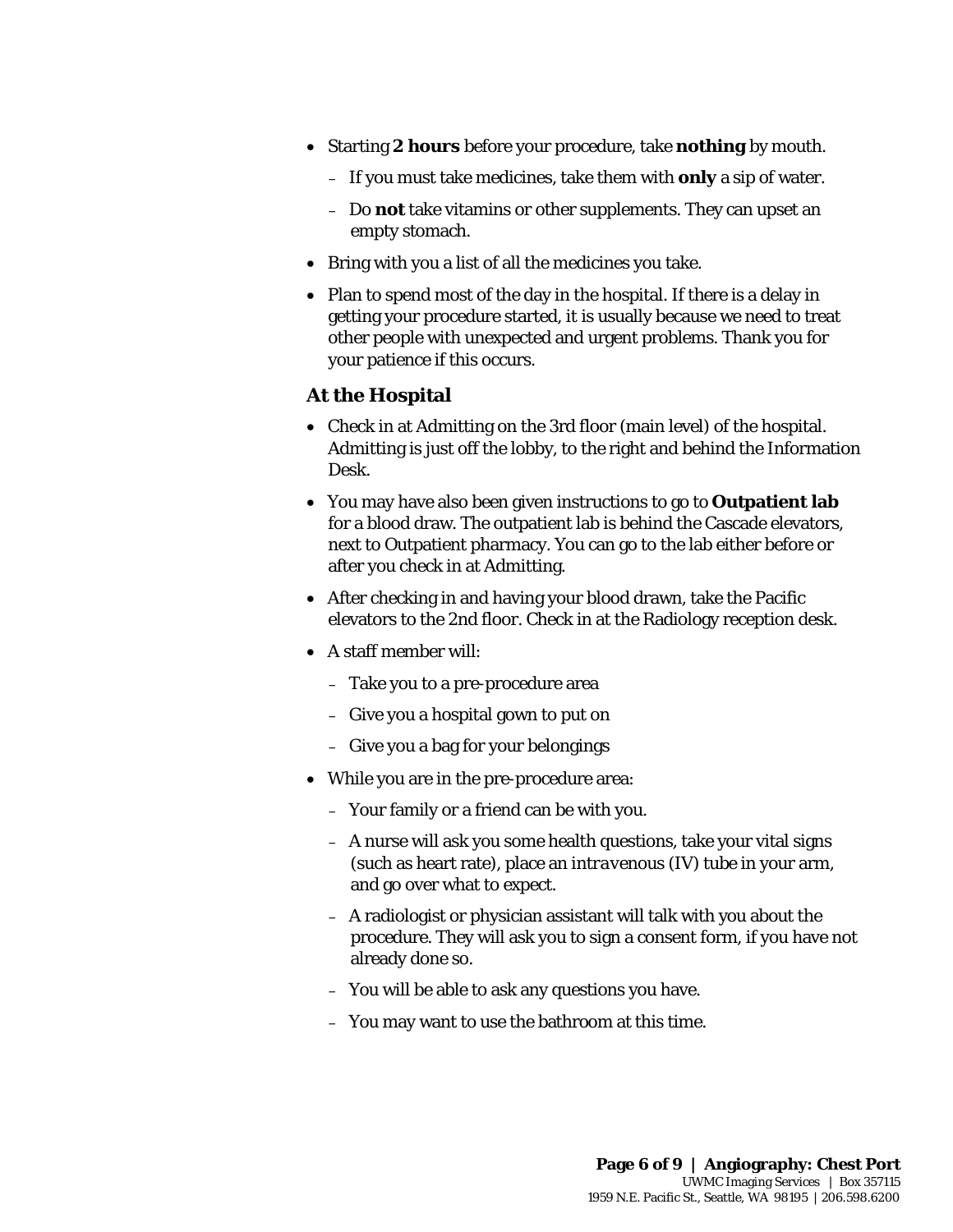#### **Your Procedure**

- The nurse will take you to the Radiology suite. This nurse will be with you for the entire procedure.
- You will lie on a flat exam table. We will help you get into position.
- We will use monitoring devices to help us watch your vital signs during the procedure. These will include:
	- Wires on your chest to monitor your heart
	- A cuff around your arm to check your blood pressure
	- Prongs in your nose will give you oxygen and a probe on one of your fingers will show us how well you are breathing the oxygen
- We usually place the port on the right side of the chest. Please tell us if we need to avoid this side for any reason, such as having had a mastectomy, lymph node dissection, radiation therapy, wound, or infection.
- We usually place the port on the right side of the chest. Please tell us if<br>we need to avoid this side for any reason, such as having had a<br>mastectomy, lymph node dissection, radiation therapy, wound, or<br>infection.<br>• We • We will take *ultrasound* images of your neck and upper chest area. Ultrasound uses sound waves to create images of the inside of the body. This exam will show us if the blood vessels that we need to use are open. If there is any reason we cannot place the catheter, we will talk with you about other options. This is very rare.
	- Next, the entire medical team will ask you to confirm your name and your allergies. They will then talk about the procedure that will be done. This review is done for your safety. It is done before every procedure.
	- Next, a radiology technologist will use a special soap to clean the skin around your neck and chest. The technologist may need to shave some hair in the area where the doctor will be working.
	- If you are able to receive conscious sedation, the nurse will begin giving the sedative. This will make you feel drowsy and relaxed.
	- The technologist will place drapes around the area that has been cleaned. The drapes will cover part of the side of your face and create a tent over your head. You will be able to look out through an opening on one side.
	- The doctor will inject a local anesthetic near the base of your neck and on your upper chest. You will feel a sting for about 10 to 15 seconds. After that, the area will be numb and you should feel pressure, but no sharp pain. Please tell us right away if you can feel pain. We can give you more anesthetic, if needed.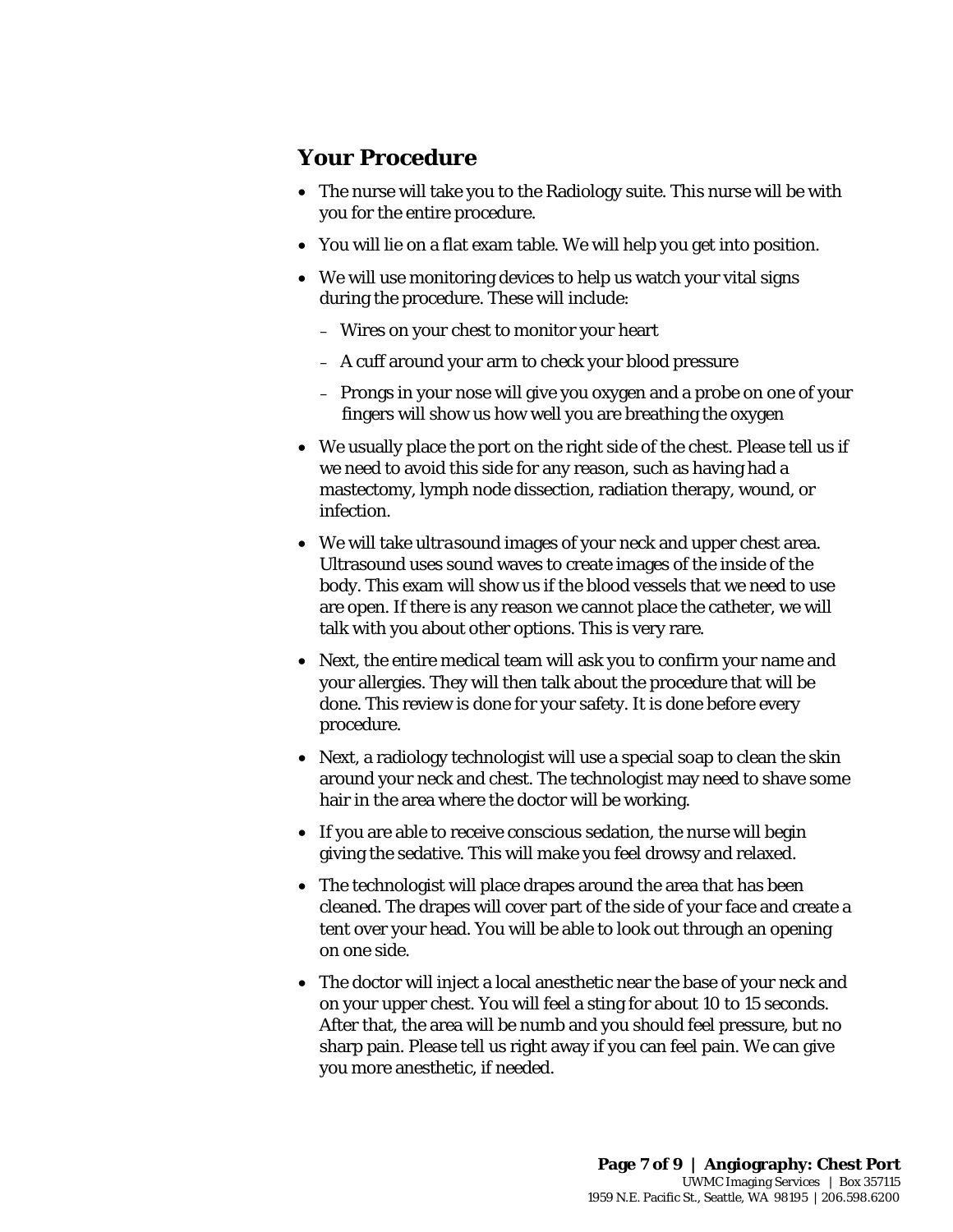- A 2-inch incision will be made below your collarbone. The port will sit under your skin and be fully hidden. The catheter will run through your chest tissue, into a vein in your neck, and down toward your heart.
- Your chest incision will be closed with *sutures* (stitches) that will dissolve over time. They will not need to be removed later. The very small nick at the base of your neck will be closed with special glue.
- The procedure takes about 45 to 60 minutes. After the procedure, a sterile dressing (bandage) will be placed over your chest incision.

#### **After Your Procedure**

- You will be observed for a short time in Radiology. Then you will go to a recovery floor for about 1 to 2 hours until the sedation wears off. You will be able to eat and drink, and your family may visit you.
- When you are fully awake and are able to eat, use the restroom, and walk, you will be able to go home.
- will be able to eat and drink, and your family may visit you.<br>
 When you are fully awake and are able to eat, use the restroom, and walk, you will be able to go home.<br>
 It is rare to have problems with this procedure. If • It is rare to have problems with this procedure. If problems occur, we may need to keep you in the hospital so that we can keep watching you or treat you.
	- Before you leave the hospital, your nurse will tell you what activities you can do, how to take care of your incision, and other important instructions.

### **When You Get Home**

- Relax at home for the rest of the day. Make sure you have a family member, friend, or caregiver to help you.
- You may feel sleepy or have some short-term memory loss. This can last for up to 24 hours.
- For 24 hours, do **not**:
	- Drive a car or use machinery
	- Drink alcohol
	- Make important decisions or sign legal documents
	- Be responsible for the care of another person

- For 3 days, do **not** lift anything heavier than 5 to 10 pounds (a gallon of milk weighs almost 9 pounds).
- Do **not** shower or bathe until your dressing has been changed for the first time. This will happen at your teaching session, about 24 hours after your procedure.